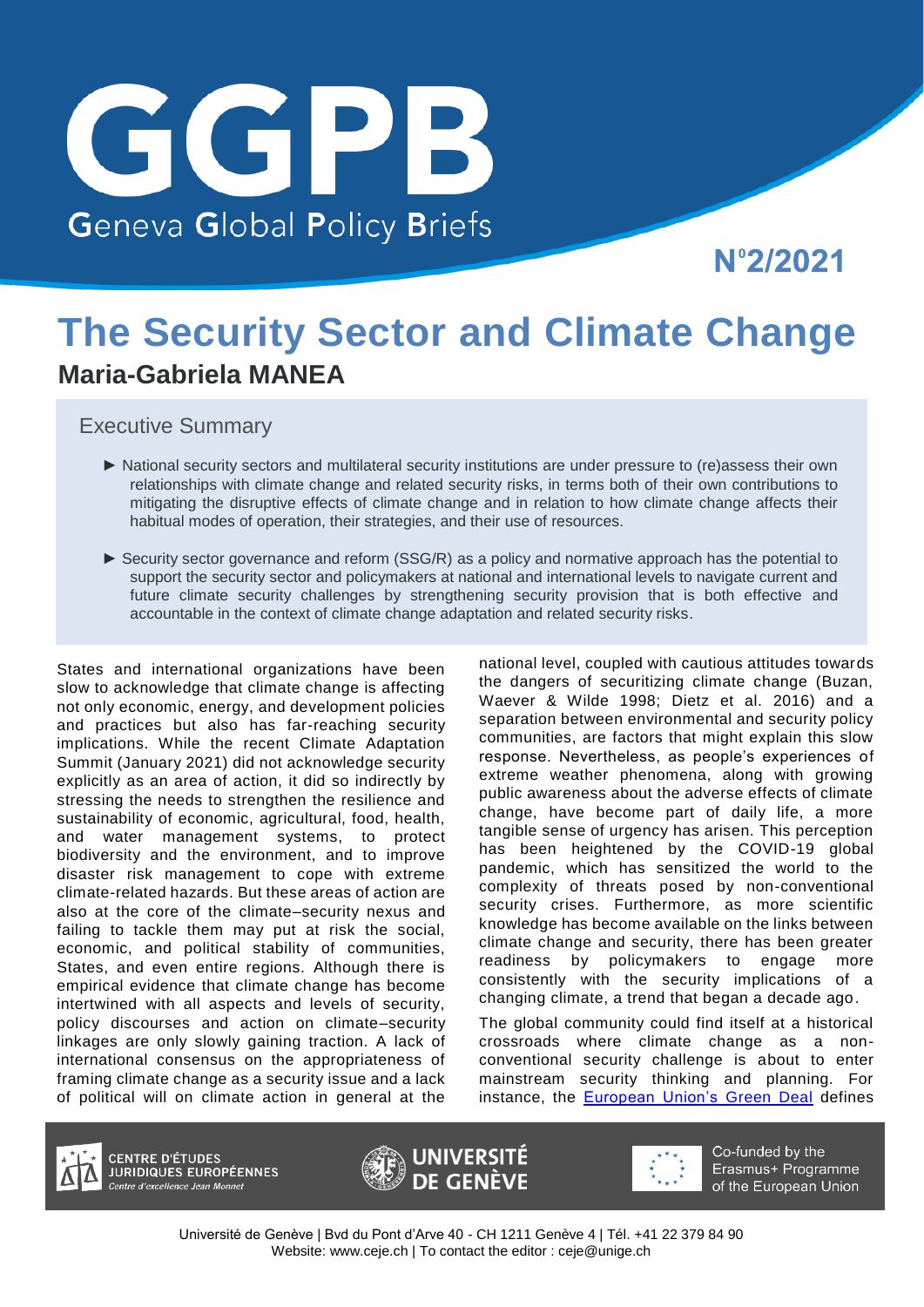"global climate and environmental challenges as significant threat multipliers and sources of instability", acknowledging that the current process of ecological transition will also have geopolitical repercussions for the security interests of state and non-state actors. The **EU's Climate Change and** [Defence Roadmap](https://data.consilium.europa.eu/doc/document/ST-12741-2020-INIT/en/pdf) (9 November 2020) represents a new policy move that brings together civilian and military areas of action, including under the Common Security and Defence Policy (CSDP). Similarly, in his [speech](https://news.un.org/en/audio/2020/12/1079052) on 2 December 2020, the UN Secretary-General António Guterres stressed the magnitude of the ongoing global climate and environmental crises, highlighting not only their immense implications for development but also the existential threat they pose to small island states and their disproportionately negative impacts on vulnerable groups, such as Indigenous peoples, youth, and women. The new US administration has also put the climate crisis at the core of US foreign policy and national security, with its [Executive Order on Tackling the Climate Crisis at](https://www.whitehouse.gov/briefing-room/presidential-actions/2021/01/27/executive-order-on-tackling-the-climate-crisis-at-home-and-abroad/)  [Home and Abroad](https://www.whitehouse.gov/briefing-room/presidential-actions/2021/01/27/executive-order-on-tackling-the-climate-crisis-at-home-and-abroad/) (27 January 2021) stating that "there is little time left to avoid setting the world on a dangerous, potentially catastrophic, climate trajectory".

This policy brief discusses the climate–security nexus in terms of its implications for the security sector and related governance and reform processes. Section 1 explains why the climate–security nexus is relevant for the [security sector](https://www.dcaf.ch/resources?type=publications&id=2719) and for **security sector** [governance and reform](https://www.dcaf.ch/resources?type=publications&id=2719) (SSG/R), and vice versa. Section 2 draws on existing policy and scientific literature to outline the main linkages between climate and security, suggesting four pathways of interaction in which climate change poses security risks and creates instability for States and communities, both directly and indirectly. Section 3 frames the relationships between the security sector and the climate–security nexus and highlights the roles currently played by security sector actors in relation to climate change. The brief concludes by summarizing why viewing the climate–security nexus through an SSG/R lens offers a middle-ground approach that addresses climate security risks within a democratic framework of security governance.

#### **1. Linking climate change and security sector governance**

This brief argues that, along with growing political, policy, and scientific awareness of the links between the climate and security, and the intensification of climate-related security strains on states and communities, we can expect mounting pressure on national security sectors and also on multilateral security institutions to adopt climate-related security considerations as part of their remit and to promote policies that tackle the security risks of climate change. To date, the debate within the security community has mainly been confined to military organizations, which envisage an extensive role for military actors in dealing with the security risks posed by climate change. At the opposite end of the debate, mainly articulated within the academic community, there are warnings against the risks of securitization and even militarization of climate change, which could be counter-productive and in the long run could undermine democratic governance (Clingendael [2020;](https://www.planetarysecurityinitiative.org/sites/default/files/2020-10/CA_PSI_Militarisation_of_CC.pdf) Floyd 2010, McDonald 2013).

This brief suggests that, while needing to be aware of such dangers, it is nevertheless important for policymakers to find a middle ground that will enable national security sectors and multilateral security organizations to play a positive role in the prevention, mitigation, and resolution of future climate and environmental security crises, as well as in the global process of climate adaptation. Attention needs to be paid to the intricate connections between the security sector and climate change, as empirical evidence also shows that all over the world security sectors are often part of the problem themselves, contributing to or aggravating climate-related security crises through poor governance practices and sometimes also through direct or indirect involvement in illicit activities that are harmful to the climate and the environment. Moreover, the security sector contributes directly to global warming, with military forces being among the [largest emitters of greenhouse gases \(GHGs\)](https://watson.brown.edu/costsofwar/costs/social/environment) and consumer of fossil fuels in the world [\(Crawford 2019\)](https://watson.brown.edu/costsofwar/files/cow/imce/papers/Pentagon%20Fuel%20Use%2C%20Climate%20Change%20and%20the%20Costs%20of%20War%20Revised%20November%202019%20Crawford.pdf). At the same time, research into climate–security linkages shows that while climate change is a multiplier of security risks, it is not the sole cause and does not necessarily lead to violent conflict or other security problems, which rather are the result of clusters of factors specific to local circumstances and preconditions. In particular, the quality of governance has been found to have the greatest impact on the chances of tensions developing into violent conflicts or severe security crises. This research finding and policy lesson should also be considered in relation to security risks associated with climate change.

Against this background, this brief argues that SSG/R as a policy and normative approach has the potential to provide the middle ground that is needed, as it places particular emphasis on "good governance" practices in the security sector based on accountability and democratic oversight, and principles of transparency, respect for human rights



**CENTRE D'ÉTUDES JURIDIQUES EUROPÉENNES** Centre d'excellence Jean Monnet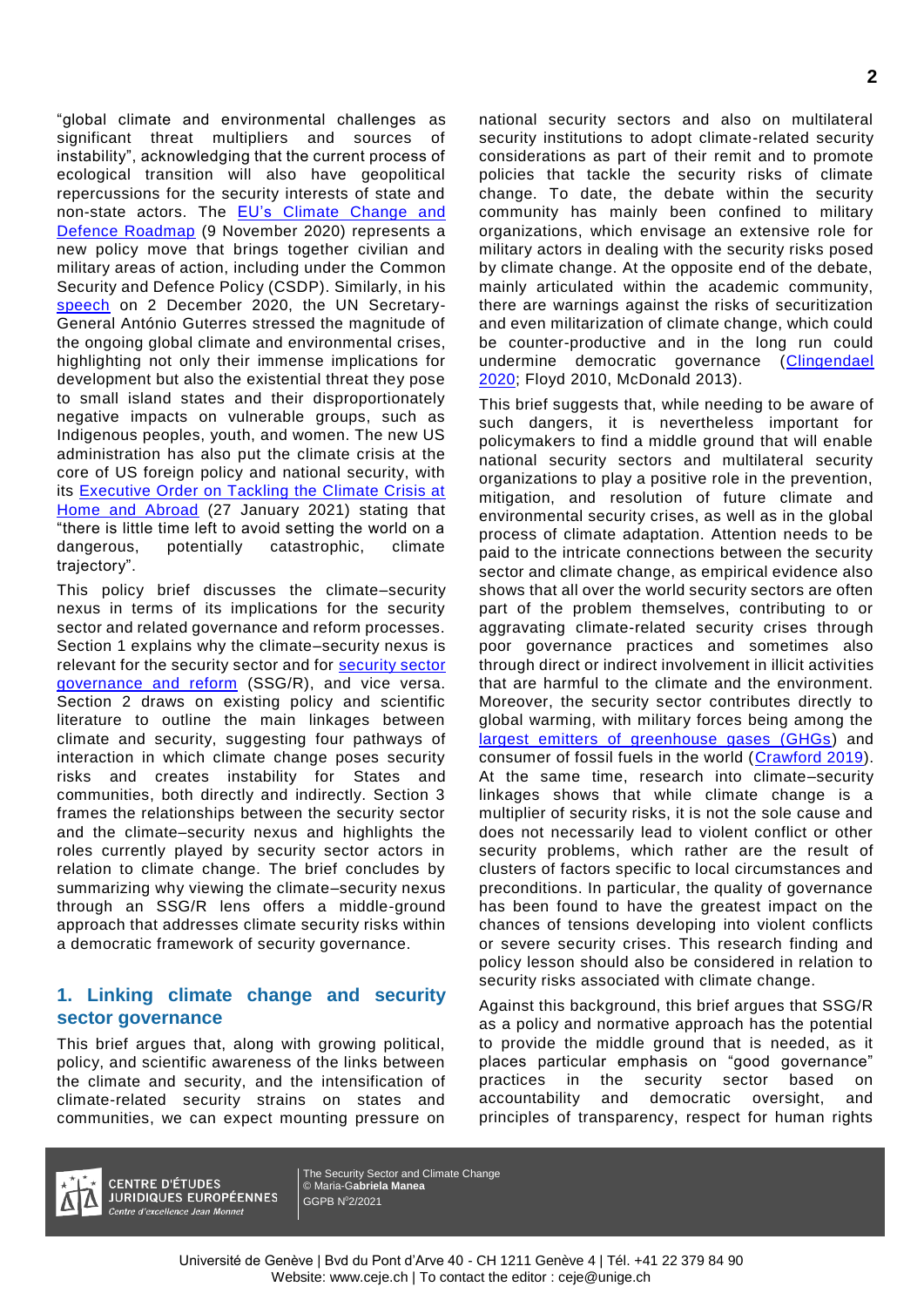norms, participation, and inclusiveness. The merits of "good governance" of the security sector in helping to achieve human security goals as well as international peace and state stability through democratic consolidation have also been acknowledged by international and regional organizations, while an increasing number of states worldwide have embarked upon the reform of their security sectors (SSR). As SSR is tailored to local contexts and involves ownership by local actors, it potentially provides a useful policy framework for addressing the security challenges of climate change in states in transition, as many of these are highly vulnerable to climate impacts. Furthermore, as democratic states are also likely to be increasingly affected by the adverse effects of climate change, SSG/R can provide them with a framework for the reform of security sectors that are already democratically governed to adapt to climate change and the review of security strategies and policies to integrate climate change-related security risks.

#### **2. Causal pathways of the climate–security nexus**

The security impacts of climate change are multilayered, generating both direct and indirect security risks. Such risks are unpredictable and spill over into other policy areas, such as the economy, health, and agriculture; these interlinkages were acknowledged by the Climate Action Summit, a global event that was held online on 25–26 Jan. 2021. Drawing on existing policy and scientific sources [\(Adger et al. 2014,](https://www.ipcc.ch/site/assets/uploads/2018/02/WGIIAR5-Chap12_FINAL.pdf) Nett [& Rüttinger 2016,](https://climate-diplomacy.org/sites/default/files/2020-10/CD%20Report_Insurgency_170724_web.pdf) [Mobjörk et al. 2020\)](https://www.sipri.org/sites/default/files/2020-11/pb_2011_pathways_2.pdf), this section outlines four pathways within the climate–security nexus where the security sector is already carrying out both traditional and emerging mandates and roles in the field of climate security risk.

#### **Pathway 1: Climate-related natural hazards leading to two distinct categories of security implications**

1) The most direct security-related manifestations of climate change occur with **sudden and extreme weather events**, such as storms, droughts, or floods, that result in **disaster and humanitarian crises**. This is the best-known type of climate–security effect and has traditionally required the involvement of the security sector, especially the military, civil protection forces, and other emergency providers. As the magnitude and frequency of climate- and weatherrelated hazards continue to increase across the world, responses will demand more capacity, more funding, and better planning within the security sector for disaster risk reduction (DRR) activities and for the

provision of security in areas affected by climaterelated hazards. As climate-generated natural disasters are not unique to any specific region, this is an issue that is likely to affect many countries and regions of the world.

2) A second category is **slow-onset natural hazards** which have unfolded progressively, often over several decades, **causing environmental degradation** such as air pollution, rising sea levels, land degradation and/or destruction of agricultural, forest/jungle, and residential areas, depletion of water reserves (rivers, lake basins), acidification of oceans, destruction of biodiversity, and so on. Over time, these phenomena create long-term imbalances in physical and social systems, leading to the **emergence of permanent scarcity regimes** (of water, food, land, etc.), the destruction of infrastructure (transport, communications, energy, military, etc.) and of livelihood systems (with harm being especially severe in areas already affected by poverty and inequality), and the emergence of epidemics and pandemics. These challenges are expected to increase dramatically as long as climate action fails to reduce GHG emissions. Security challenges in this second category are long-lasting and complex, as in many cases processes of environmental erosion cannot be reversed; instead, they require mitigation and adaptation strategies. Even where such trends can be stopped or reversed, it will take decades to see positive results, even if global warming is halted. By causing resource scarcity and environmental degradation, this second category of hazard also creates protracted humanitarian crises that aggravate social, economic, and political tensions and complicate the task of security sector actors. At the same time, they slow down and sometimes jeopardize the attainment of the Sustainable Development Goals (SDGs) and trigger new forms of discrimination against vulnerable groups, such as elderly people, youth, and women, undermining the provision of human security. Finally, rising sea levels present an existential threat to communities and states located on coastlines and to island states, which face losing parts of their territory, productive land, and ecosystems. For small island states, rising sea levels are an existential threat to their physical survival as sovereign states as well as to their populations, who risk becoming stateless "climate refugees".

#### **Pathway 2: Climate-related natural hazards and resource scarcity leading to internal displacement and cross-border migration**

In the context of sudden climate-related natural hazards, populations have to be evacuated from



**CENTRE D'ÉTUDES JURIDIQUES EUROPÉENNES** Centre d'excellence Jean Monnet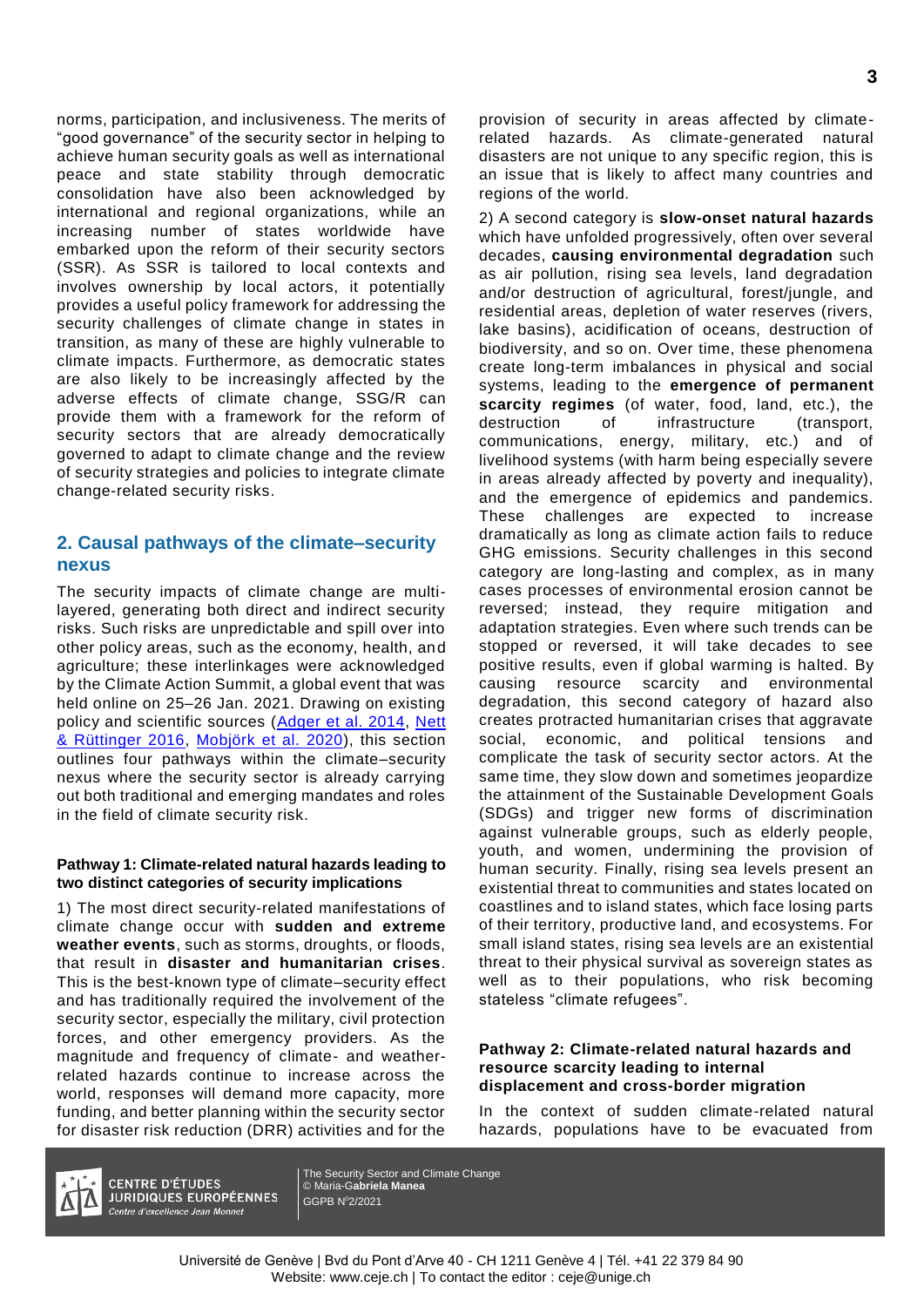affected areas, sometimes permanently. This may require significant logistical resources and may involve the security sector. Shortages of vital resources and the destruction of livelihoods and infrastructure, especially in rural areas, compel people to migrate to urban areas or to cross borders in search of employment and new life chances [\(IOM](file:///C:/Users/maneag/AppData/Local/Temp/5866-1.pdf)  [2008,](file:///C:/Users/maneag/AppData/Local/Temp/5866-1.pdf) [Ager 2014:](https://www.ipcc.ch/site/assets/uploads/2018/02/WGIIAR5-Chap12_FINAL.pdf) 761-771). Massive internal and cross-border movements of people may overwhelm states' capacity to manage them, both centrally and at the local level, and may create new pressures on the security sector. Likewise, massive and sudden influxes of people into already pressured urban areas complicates security provision. As already mentioned, climate-induced natural disasters or the loss of land due to rising sea levels (or to desertification) can create new categories of "climate refugees", people not necessarily fleeing war zones, political repression, or discrimination but rather uninhabitable territories that threaten their physical integrity, and the numbers of such refugees are only likely to grow in the near future. National and international systems of refugee protection need to take into account this new form of migration; meanwhile, security sector actors such as border guards, police, and justice systems (deciding on asylum rights, for instance) are already at the centre of **climate-related migration management** (Wolff 2021) and will be to an even greater degree in the future. Security sector actors will face challenges in providing for the security of their own states and populations as well as ensuring the security of noncitizens and respecting their internationally recognized human rights.

#### **Pathway 3: Climate-related natural hazards and resource scarcity amplifying conflict dynamics**

Climatic conditions can trigger new or aggravate existing conflicts by exacerbating resource scarcity (food, water, agriculture/fisheries, etc.) and environmental erosion (Carlson & Schmidt 2020). This, in turn, has indirect security repercussions at state and international levels.

1) Such impacts undermine **state resilience and the legitimacy of governments***,* potentially leading to violence, mass unrest, armed conflict and, ultimately, to state failure. Conflicts over natural resources create conditions for fighting not only between security forces, pro-government militias, and armed opposition factions but also between different occupational groups, such as farmers, pastoralists, fishers, and hunters. Intercommunal, ethnic, and religious tensions, as well as conflicts involving internally displaced persons (IDPs), can be

heightened and may erupt in violence or generate protracted humanitarian crises. There are clear impacts on gender, as men and women are affected differently by such conflicts, with men being the main victims of killings by armed groups and women falling victim to sexual abuse and also seeing their traditional roles shift to being the main family provider. Another related issue is processes of disarmament, demobilization, reintegration, and resettlement (DDRR), which may be complicated by adverse climatic conditions that threaten the restoration of peace and livelihoods. States that are fragile due to political crises, economic recession, or severe social inequalities are highly vulnerable to such indirect effects of climate change, and this trend will most likely intensify in the near future  $($   $\sqrt{PCC})$ .

2) Such impacts create conditions that lead to **competition between states and potentially to confrontation** over access to or control over natural resources, which can lead to inter-state (armed) conflict or can stall negotiations of bilateral or multilateral arrangements over the collective use of such resources (Tir & Stinnett 2012). Climate-induced geopolitical conflicts of this kind are expected to increasingly challenge national and multilateral security institutions and even to jeopardize the sustainability of global and regional peace and security agreements. However, the collective use of natural resources can also provide an opportunity for trans-boundary cooperation and peacebuilding.

#### **Pathway 4: Resource scarcity leading to criminality, terrorism, and radicalization**

Case studies – especially but not exclusively from the Middle East and North Africa (MENA) region and sub-Saharan Africa – show a worrying trend towards the weaponization of vital resources (in particular water) by dubious non-state actors (Jayamaha et al. 2018), creating new terrorist and criminal threats. Resource scarcity has also been shown to be a significant factor in the recruitment by terrorist networks and radical movements of young men without employment prospects and of IDPs or migrants, for whom adverse climate conditions substantially increase the precarity of employment and livelihoods. Climate conditions can also create new opportunities for criminality, sometimes across borders – for instance, due to demand for scarce resources on the black market. Resource scarcity caused by climate change also creates fertile ground for political and religious radicalization, fuelling the rise of extremist movements and endangering statehood and democracy. Security trends of this nature, brought about by climate change, are likely to complicate the



**CENTRE D'ÉTUDES JURIDIQUES EUROPÉENNES** Centre d'excellence Jean Monnet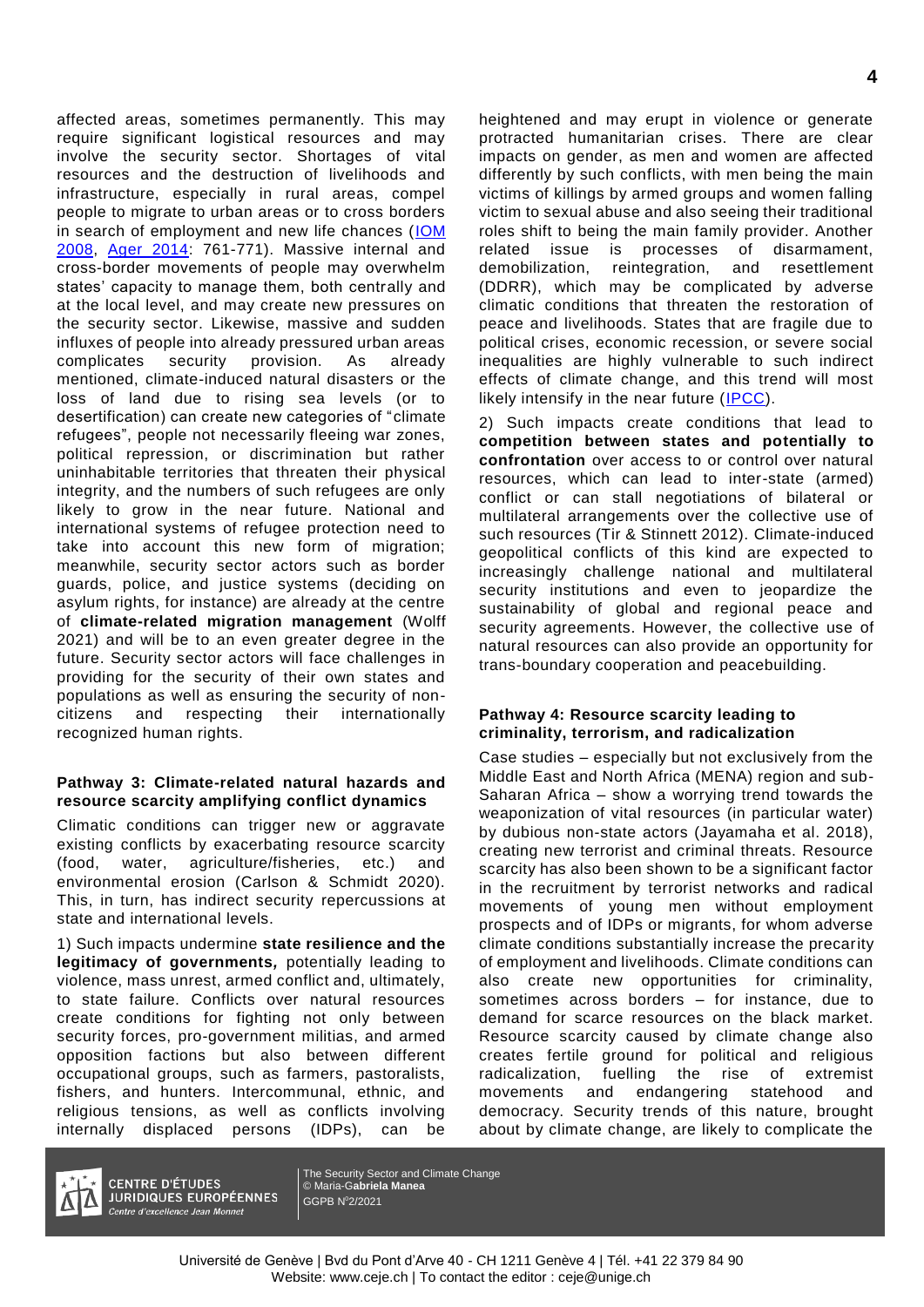provision, management, and oversight of security in both the short and the long term.

### **3. The security sector – driver of and driven by climate change**

This brief suggests two ways of conceptualizing the relationship between the security sector and the challenges created by the climate crisis.

1) On the one hand, the security sector is **an intervening variable** in the climate–security nexus. This means that a poorly governed security sector within the context of deficient or fragile state governance will increase the likelihood of the disruptive potential of climate change leading to security crises or amplifying existing ones at all levels. Conversely, SSR and good governance of the security sector will most likely enhance the resilience of states and communities to peacefully and fairly address climate-related security challenges by adequately attending to human security needs, in particular in relation to vulnerable groups such as women, who are disproportionately affected by climate change, or youth, whose future prospects are diminished by it. Empirical research still has to uncover in a systematic way which impact security sector actors around the globe has in terms of both positive and negative roles in relation to the climate– security nexus as evidence is rather scare and partial [\(Brock et al. 2020,](https://imccs.org/wp-content/uploads/2020/02/World-Climate-Security-Report-2020_2_13.pdf) [van Schaik et al 2020\)](https://www.clingendael.org/sites/default/files/2020-03/Report_Military_Responses_to_Climate_Change_March_2020.pdf).

As a major emitter of GHGs, the security sector itself contributes to climate change. Moreover, environmental crimes such as the illicit and illegal extraction, exploitation, and smuggling of natural resources such as timber, minerals, or wildlife, and the illegal transport and disposal of toxic waste or pollutants, have been identified as a major challenge to state and global security, being ranked third among the most widespread types of crime globally by Transparency International (Nellmann et al. 2016). Not only are security and justice systems failing to prevent environmental crimes, but more often than not state and non-state security actors themselves are involved in such acts or protect those committing them. However, there are also positive trends towards new forms of "green militarization" (Masse & Lunstrum 2016) that are creating roles for the military in conservation practices. For instance, in Mali the UN peacekeeping operation (MINUSMA) is part of a multi-agency unit involving the Ministries of Defence and Environment, the Malian Army, and conservation NGOs that aims to curb elephant poaching. There are similar initiatives involving "carbon" forestry in Nigeria and rhino conservation in Kaziranga National

Park in India (Duffy 2017). While national and international armed forces contribute to peacebuilding as well as to humanitarian and disaster relief missions, they also put pressure on the environment and aggravate climate warming through such activities. In response, for instance, in 2012 the UN Environment Programme (UNEP) issued policy recommendations to improve the environmental protection aspect of peacekeeping operations and to use the peacebuilding potential of natural resources to prevent relapses into conflict and instability (Scott & Khan 2016; [Abdenur2020\)](https://www.stimson.org/wp-content/uploads/2020/09/GloCo-Issue-Brief-Sept-2020-Climate-Security-Peacebuilding-R3.pdf). Another critical area is military spending, which diverts state financial resources from funding reforms that would support the much-needed structural shift away from a carbonbased economy towards sustainable development. Such reforms are more likely to address the issue of climate warming, improve good governance, and reduce inequality, thereby reducing the likelihood of climate security risks.

Police forces also have mixed impacts on the mitigation of climate security risks. As social unrest and even violent conflict due to climate-induced resource scarcity worsen in many countries, there will be greater demand for intervention by police forces to restore order, which increases the potential space for repressive practices. From an SSG/R perspective, the climate–security nexus highlights the necessity of improving relationships between police and the communities in which they operate by building trust through communication and cooperation with nonstate security actors, local communities, and religious leaders and civil society organizations. In this sense, police forces may also have a preventive function by helping to de-escalate tensions at an early stage and acting as an early warning mechanism for public decision-making. There are examples highlighting the positive role that police forces can play, such as the establishment of a Serious and Organized Crime Team within the United Nations Police (UNPOL), which provides expertise on environmental crimes, human trafficking, sexual and gender-based violence, crime analysis, and police forensics in the context of climate security risks [\(Carrilho 2019\)](https://blogs.un.org/blog/2019/09/27/police-as-first-responders-to-the-global-climate-crisis/).

In terms of oversight, formal and informal oversight actors can play a tremendously positive role in relation to the climate–security nexus. Parliaments, especially committees and staff specializing in security, both internal and external, need to sharpen their expertise in and receptivity to the challenges involved. Consideration of these challenges needs to be included in all parliamentary tools and mechanisms of democratic control over the security sector, and also in regard to formulating national security policies that



**CENTRE D'ÉTUDES JURIDIQUES EUROPÉENNES** Centre d'excellence Jean Monnet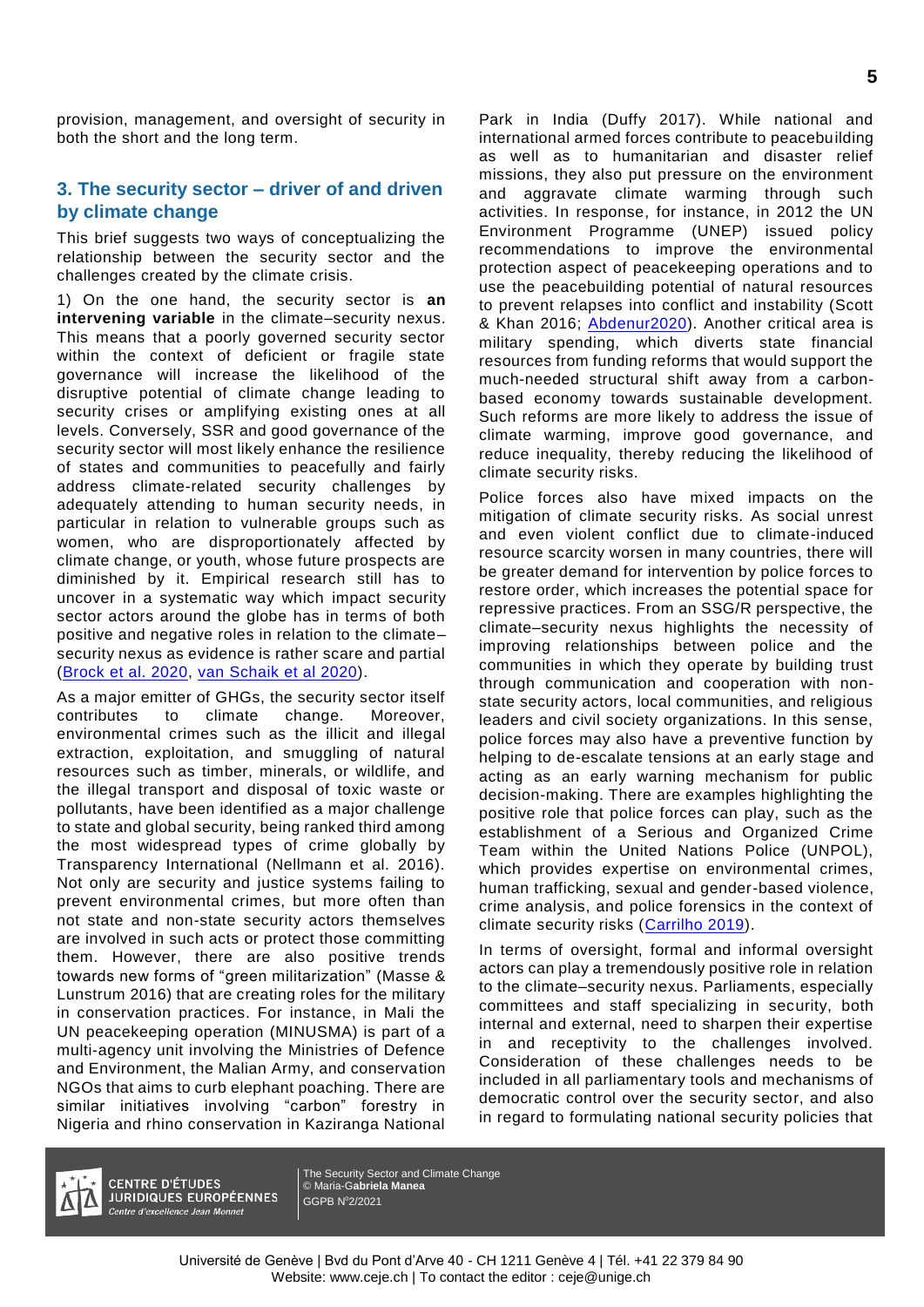take into account the impact of climate change on national security and the mandates and functioning of the security sector. Climate-related natural hazards may lead to states of emergency in which security actors are entrusted with sweeping powers, while at the same time the freedoms and human rights of citizens are curbed. In extraordinary situations of this kind, robust parliamentary oversight of the security sector is paramount. Equally, civil society actors can play a big part in raising awareness of sensitive issues such as climate justice and inclusiveness, the uneasy intricacies of climate security, and human rights, including those of indigenous peoples. Media organizations need to develop expertise on the connections between climate security and the involvement of security actors and provide extensive coverage of such issues. Investigative journalism can play an extremely important role in uncovering inappropriate or criminal behaviour by security actors.

2) On the other hand, the security sector is also **a dependent variable**, as national security sectors are themselves impacted by the climate–security nexus. As a matter of course, the climate-related security pathways described in section 2 may lead to shifts in the roles, mandates, operations, strategy, and logistics of security sector actors. National security strategies and policies and oversight practices, as well as logistics, infrastructure, and equipment, may require adaptation in security environments that are changing due to climate conditions and more extreme and unpredictable weather patterns [\(U.S. DoD 2019\)](https://media.defense.gov/2019/Jan/29/2002084200/-1/-1/1/CLIMATE-CHANGE-REPORT-2019.PDF). For instance, climate change poses risks to military effectiveness in terms of readiness, operations, and strategy [\(Climate Security 101:](https://climatesecurity101.files.wordpress.com/2015/02/climate-security-101-2_21_15.pdf) 3-4). Rising sea levels may compromise coastal military installations, while droughts or floods can put pressure on critical military infrastructure, hampering the ability of the military to carry out operations in a timely manner. Combat and humanitarian missions by the military are also impacted when climate conditions affect supply chains and logistics capacity, directly threatening operations and personnel. As described under the fourth pathway, vital resources such as water can be weaponized during conflict by non-state armed actors against armed forces and civilian populations [\(Femia 2018,](https://climateandsecurity.org/wp-content/uploads/2018/02/military-expert-panel-report_sea-level-rise-and-the-us-militarys-mission_2nd-edition_02_2018.pdf) van Reedt Dortland et al. 2019). Melting ice may influence submarine operations and extreme heat can affect military training. More frequent and more intense weather events can overwhelm the capacity of armed forces to deliver disaster relief and humanitarian assistance. At the strategic level, competition over scarce resources (described under the third pathway) creates new tensions between states, increasing the

likelihood of conflict, which directly impacts military strategy (e.g. tensions between Russia and other Arctic nations over the melting ice cap; conflicts over water in MENA; and tensions in the South China Sea that may be complicated by the impact of climate change). In response to such threats, many states (e.g. European countries including at EU level, Australia, New Zealand, Jordan, and the US) have integrated impacts of climate change on the military into their security strategies and planning (McDonald 2020). New policy trends (e.g. in Morocco, Spain, and France) indicate that the military is likely to become more strongly involved in activities beyond combat, mainly in humanitarian response to natural disasters and climate change adaptation. Military information and intelligence, surveillance, and reconnaissance (ISR) capabilities will be increasingly used for such civilian purposes.

Natural hazards also affect other security sector actors, such as police, civil protection, justice, and oversight systems; this was seen, for instance, in the aftermath of Hurricane Katrina in 2005 in the US, when the entire system of law enforcement broke down (Wigginton 2007). Climate-generated emergency situations may lead to encroachments upon democratic systems that are even more severe and long-lasting than those caused by the current COVID-19 crisis, while formal and informal oversight institutions may be incapacitated in their work. Therefore, parliaments (and wider political systems), civil societies, and expert communities must consider conducting risk and vulnerability assessments, not only with regard to more tangible impacts of climate change on physical, human, and economic security but also in terms of institutional security (i.e. threats to the capacity of institutions to work as planned and to fulfil their mandates). Here, the focus should be particularly on the resilience of oversight institutions and on mechanisms to develop contingency plans for emergency situations that would enable them to continue performing their oversight role.

#### **Conclusion**

This brief discusses the climate change and security nexus and argues that climate-related security challenges are closely linked to the security sector. Preliminary evidence shows that the provision, management, and oversight of security are already being strained by climate change impacts and is likely to become more strained in the near future. As a middle ground, between the security sector playing no role in response to climate change compared with climate change becoming securitized or even militarized, SSG/R has the potential to support the



**CENTRE D'ÉTUDES JURIDIQUES EUROPÉENNES** Centre d'excellence Jean Monnet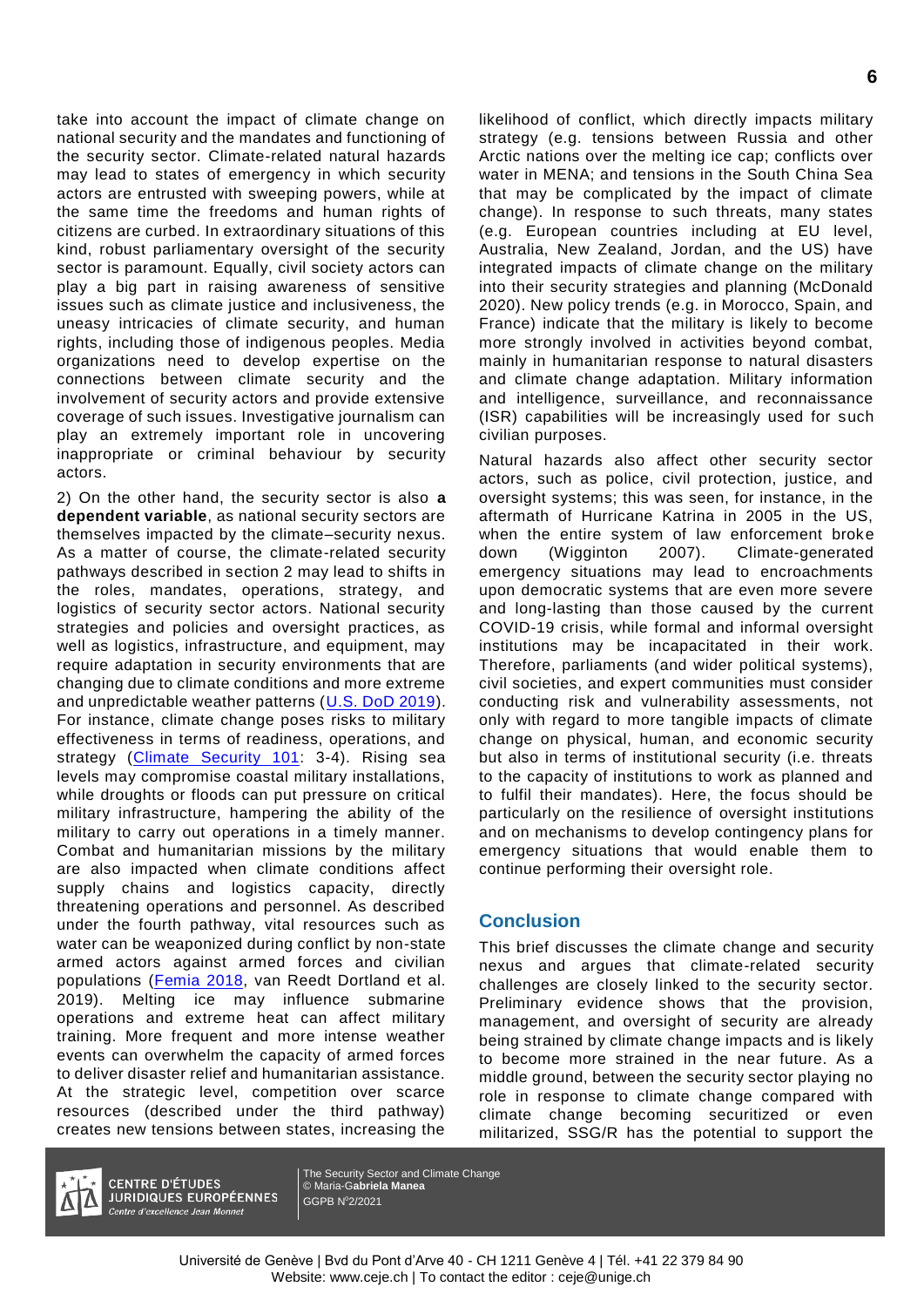security sector and policymakers at national and international levels to navigate current and future climate security challenges, in two ways. Firstly, SSG/R enhances **effective security provision** in the context of climate change by putting in place frameworks which assist security sector actors to use their expertise, capabilities, and resources to help tackle and prevent climate security risks. SSG/R also promotes gender-sensitive and participatory approaches through the security sector collaborating with communities and civilian authorities to jointly enact climate and mitigation initiatives. Similarly, it advocates for the security sector to proactively reduce its environmental footprint and GHG emissions from its activities. Secondly, SSG/R enhances **accountable security provision** in the context of climate change by strengthening the role of oversight institutions in relation to climate security risks, ensuring that robust democratic control prevents any potential mission creep, extortion, violence against communities, or other abuses by

security providers. By upholding human rights standards, an SSG/R approach can prevent violence against climate activists and land defenders by both security providers and other actors. SSR can provide states in transition with the necessary tools to simultaneously consolidate democratic governance and build resilience against climate security risks.

This policy brief is part of an ongoing research project by the Policy and Research Division of DCAF – Center for Security Sector Governance which investigates the impact of climate change on governance and reform of the security sector. Its content also reflects the conclusions of the UNOG-DCAF Seminar "The Impact of Climate Change on Local and Global Security Governance: Learning from Local Experiences of the Security Sector", which was jointly hosted by the UN Office in Geneva and DCAF on 10 December 2020.

**CENTRE D'ÉTUDES JURIDIQUES EUROPÉENNES** ntre d'excellence Jean Monnet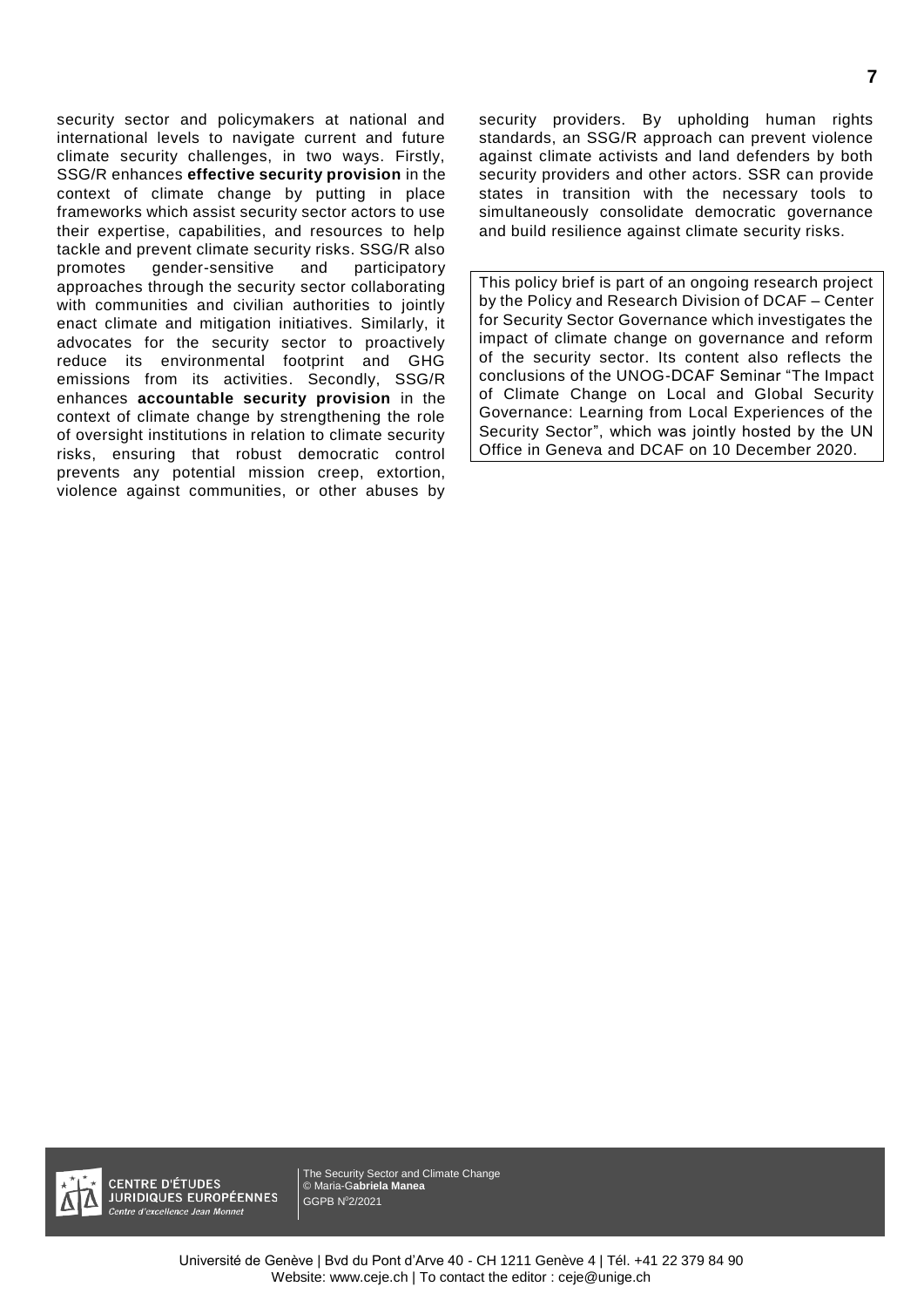- Buzan, B., Waever, O. and de Wilde, J. (1998): Security. A New Framework for Analysis, Boulder, CO: Lynne Rienner, pp. 24-25.
- Dietz, T., von Luke, F. and Wellmann, Z. (2016): The Securitization of climate change: Actors, processes and consequences, London/NY: Routledge.<br>The European Green Deal (11
- The European Green Deal (11 December 2019), [https://ec.europa.eu/info/sites/info/files/european-green-deal-communication\\_en.pdf](https://ec.europa.eu/info/sites/info/files/european-green-deal-communication_en.pdf) (accessed 2 March 2021)
- The EU's Climate Change and Defence Roadmap (9 November 2020), <https://data.consilium.europa.eu/doc/document/ST-12741-2020-INIT/en/pdf> (accessed 2 March 2021).
- UN Secretary-General landmark speech on climate action, at Columbia University (2) December 2020),<https://news.un.org/en/audio/2020/12/1079052> (accessed 2 March 2021) Executive Order on Tackling the Climate Crisis at Home and Abroad (27 January 2021),
- [https://www.whitehouse.gov/briefing-room/presidential-actions/2021/01/27/executive-order](https://www.whitehouse.gov/briefing-room/presidential-actions/2021/01/27/executive-order-on-tackling-the-climate-crisis-at-home-and-abroad/)[on-tackling-the-climate-crisis-at-home-and-abroad/](https://www.whitehouse.gov/briefing-room/presidential-actions/2021/01/27/executive-order-on-tackling-the-climate-crisis-at-home-and-abroad/) (accessed 2 March 2021)
- For an overview on Security Sector Governance and Reform (SSR), see DCAF`s SSR Backgrounder Series - https://www.dcaf.ch/resources?type=publications&id=2719.
- Clingendael Institute (2020) Fears for militarization of climate change: Should we be concerned?, [https://www.planetarysecurityinitiative.org/sites/default/files/2020-](https://www.planetarysecurityinitiative.org/sites/default/files/2020-10/CA_PSI_Militarisation_of_CC.pdf) [10/CA\\_PSI\\_Militarisation\\_of\\_CC.pdf](https://www.planetarysecurityinitiative.org/sites/default/files/2020-10/CA_PSI_Militarisation_of_CC.pdf) (accessed 10 February 2021).
- Floyd, R. (2010): Security and the Environment. Securitization Theory and US Environmental Security Policy, Cambridge: Cambridge University Press.
- McDonald, M. (2013): Discourses of Climate Security, European Journal of International Relations 14 (4): 563-194.
- Crawford, N.C. (2019): Pentagon Fuel Use, Climate Change, and the Costs of War, Research Paper, Watson Institute of International and Public Affairs, Brown University, [https://watson.brown.edu/costsofwar/files/cow/imce/papers/Pentagon%20Fuel%20Use%2](https://watson.brown.edu/costsofwar/files/cow/imce/papers/Pentagon%20Fuel%20Use%2C%20Climate%20Change%20and%20the%20Costs%20of%20War%20Revised%20November%202019%20Crawford.pdf) [C%20Climate%20Change%20and%20the%20Costs%20of%20War%20Revised%20Nove](https://watson.brown.edu/costsofwar/files/cow/imce/papers/Pentagon%20Fuel%20Use%2C%20Climate%20Change%20and%20the%20Costs%20of%20War%20Revised%20November%202019%20Crawford.pdf) [mber%202019%20Crawford.pdf](https://watson.brown.edu/costsofwar/files/cow/imce/papers/Pentagon%20Fuel%20Use%2C%20Climate%20Change%20and%20the%20Costs%20of%20War%20Revised%20November%202019%20Crawford.pdf) (accessed 10. April 2021).
- Adger, W.N. et all (2014): "Human Security". In Climate Change 2014: Impacts, Adaptation, and Vulnerability. Part A: Global and Sector Aspects. Contribution of Working Group II to the Fifth Assessment Report of the Intergovernmental Panel on Climate Change. Cambridge University Press, Cambridge, United Kingdom and New York, NY, USA, pp. 755-791, [https://www.ipcc.ch/site/assets/uploads/2018/02/WGIIAR5-Chap12\\_FINAL.pdf](https://www.ipcc.ch/site/assets/uploads/2018/02/WGIIAR5-Chap12_FINAL.pdf) (accessed 24 May 2020).
- Mobjörk,M; Krampe, F. and Tarif, K. (2020), Pathways of Climate Insecurity: Guidance for Policymakers, SIPRI Policy Brief, https://www.sipri.org/sites/default/files/2020[https://www.sipri.org/sites/default/files/2020-](https://www.sipri.org/sites/default/files/2020-11/pb_2011_pathways_2.pdf) [11/pb\\_2011\\_pathways\\_2.pdf](https://www.sipri.org/sites/default/files/2020-11/pb_2011_pathways_2.pdf) (accessed 24 January 2021).
- Nett, K. and Rüttinger, L. (2016) Insurgency, Terrorism and Organized Crimes in a Warming Climate: Analysing the Links between Climate Change and Non-State Armed Groups, Berlin:<br>Adelphi, https://climate-diplomacy.org/sites/default/files/2020[https://climate-diplomacy.org/sites/default/files/2020-](https://climate-diplomacy.org/sites/default/files/2020-10/CD%20Report_Insurgency_170724_web.pdf) [10/CD%20Report\\_Insurgency\\_170724\\_web.pdf](https://climate-diplomacy.org/sites/default/files/2020-10/CD%20Report_Insurgency_170724_web.pdf) (accessed 7 April 2021).
- van Schaik et al. (2020), Ready for take-off? Military responses to climate change, Clingendael Institute: The Hague, [https://www.clingendael.org/sites/default/files/2020-](https://www.clingendael.org/sites/default/files/2020-03/Report_Military_Responses_to_Climate_Change_March_2020.pdf)<br>03/Report Military Responses to Climate Change March 2020.pdf (accessed 15 [03/Report\\_Military\\_Responses\\_to\\_Climate\\_Change\\_March\\_2020.pdf](https://www.clingendael.org/sites/default/files/2020-03/Report_Military_Responses_to_Climate_Change_March_2020.pdf) February 2021).
- Brock et al. (2020), The World Climate and Security Report, International Military Council on Climate and Security (Centre for Climate and Security: Washington, D.C.), [https://imccs.org/wp-content/uploads/2020/02/World-Climate-Security-Report-](https://imccs.org/wp-content/uploads/2020/02/World-Climate-Security-Report-2020_2_13.pdf)2020 2 13.pdf (accessed 1 March 2021).
- IOM (2008): Climate Change and Migration, IOM Migration Research Series, No. 31, <file:///C:/Users/maneag/AppData/Local/Temp/5866-1.pdf> (accessed 27 February 2021).
- Wolff, S. (2021): The Security Sector Governance–Migration Nexus: Rethinking how Security Sector Governance matters for migrants' rights. DCAF SSR Paper Series, No. 19, London: Ubiquity Press. DOI: [https://doi.org/10.5334/bci.](https://doi.org/10.5334/bci) License: CC-BY-NC.
- Carlson, A. and Schmidt, I. (2020): Managing Cascading Security Implications of Climate<br>Change. FP Analytics of the FP Group (22 April 2020), Change, FP Analytics of the FP Group (22 April 2020), [https://foreignpolicy.com/2020/04/22/climate-change-security-poverty-food-water-fragile](https://foreignpolicy.com/2020/04/22/climate-change-security-poverty-food-water-fragile-states-peacegames/)[states-peacegames/](https://foreignpolicy.com/2020/04/22/climate-change-security-poverty-food-water-fragile-states-peacegames/) (limited access, 22–29 April 2020).



-

**CENTRE D'ÉTUDES JURIDIQUES EUROPÉENNES** Centre d'excellence Jean Monnet

The Security Sector and Climate Change © Maria-G**abriela Manea** GGPB N<sup>0</sup>2/2021

## Further reading and the author of the author and the author of the author  $\alpha$

Dr Maria-Gabriela Manea is a Programme Manager in DCAF's Research Department, where she leads two projects – "Climate Change<br>and Security Sector Security Sector<br>
ce/Reform (SSG/R)" Governance/Reform and "Knowledge Products on SSG/R". Prior to joining DCAF in January 2020, she was a lecturer research international relations at the<br>University of Freiburg Freiburg (Germany), where she obtained a PhD in political science. She has published articles in peerreviewed journals, such as Cooperation and Conflict, The<br>Pacific Review. ASIEN. and Pacific Review, ASIEN, Contemporary Politics and has<br>contributed chapters to contributed collaborative volumes (published by Routledge and Palgrave Macmillan). She was co-editor of the book The Politics of Military Reform: Experiences from Indonesia and Nigeria (Springer Verlag, 2012, with J. Rüland and H. Born), which conducted a comparative investigation of military reform in Indonesia and Nigeria. Her research has also<br>focused on regional and on regional and interregional human rights norms diffusion and localization,<br>EU-Southeast Asia/ASEAN EU-Southeast interregional relations, and regionalism in Asia-Pacific.

She holds a first degree in political science and a master in international relations from the<br>University of Bucharest Bucharest (Romania) as well as an interdisciplinary master in social sciences with a focus on globalization, jointly awarded by the University of KwaZulu Natal (Durban, South Africa) and the University of Freiburg (Germany). She has been a visiting fellow at the Institute of<br>Southeast Asian Studies Asian Asian (Singapore), the Universitas Indonesia (Jakarta), and the Policy Analysis and Research Project (PARP) of the Nigerian National Assembly in Abuja.